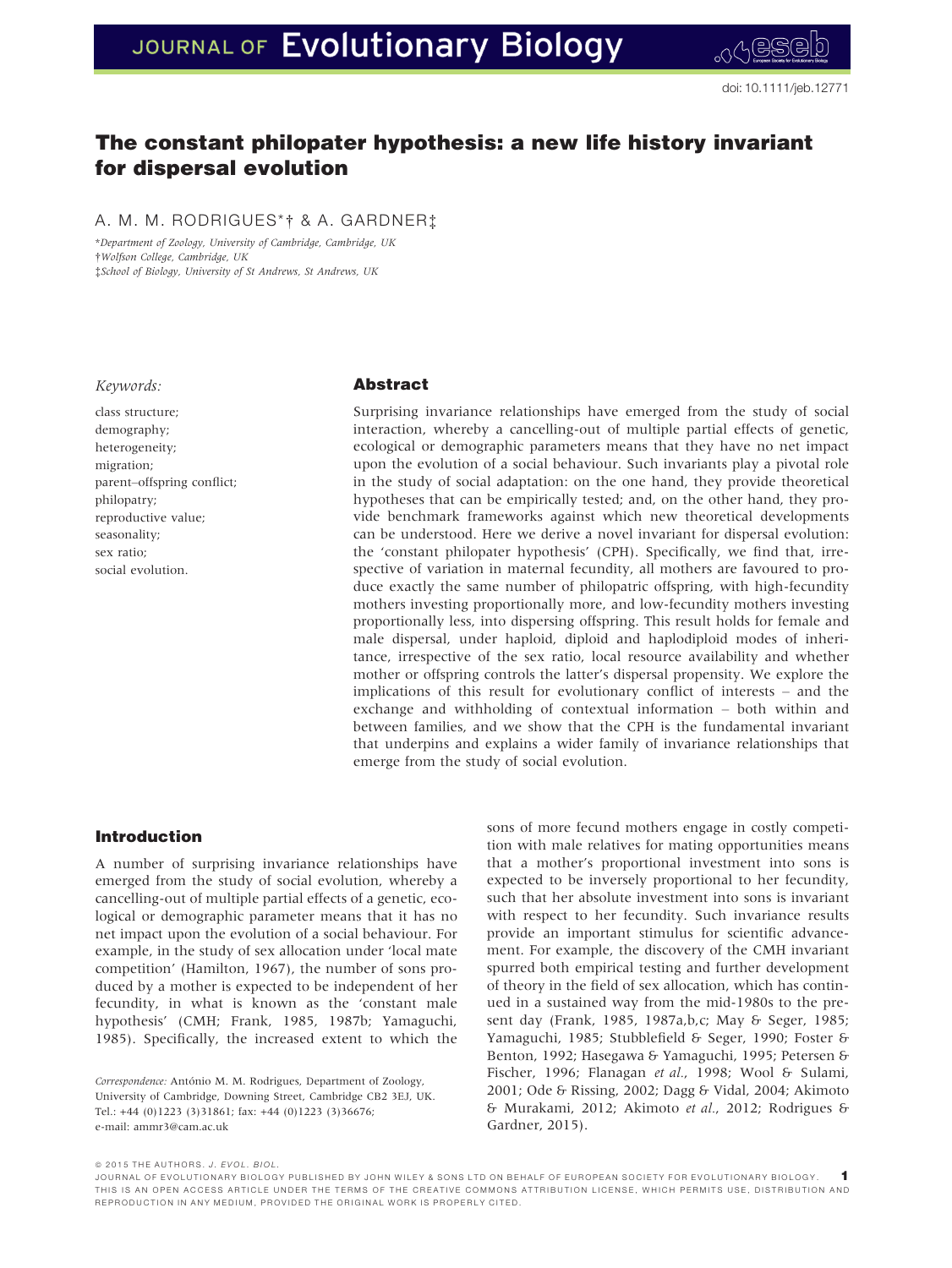Such invariance results may cross over from their field of origin to illuminate other topics, in which they give rise to new waves of theoretical and empirical research. For example, a surprising discovery that sex ratios are unaffected by the rate of female dispersal – owing to a cancellation of relatedness and kin-competition effects (Bulmer, 1986; Frank, 1986b; Taylor, 1988a) – was subsequently shown to translate to the evolution of helping and harming behaviours, stimulating a great deal of further theoretical and empirical study (Taylor, 1992; Wilson et al., 1992; Taylor & Irwin, 2000; Irwin & Taylor, 2001; Perrin & Lehmann, 2001; Gardner & West, 2006; Lehmann et al., 2006; Alizon & Taylor, 2008; El Mouden & Gardner, 2008; Grafen & Archetti, 2008; Johnstone, 2008; Johnstone & Cant, 2008; Kümmerli et al., 2009; Gardner, 2010; Rodrigues & Gardner, 2012, 2013a,b; Yeh & Gardner, 2012). More generally, invariance with respect to transformation is the basis for all analogy and the generalization of all scientific knowledge to new domains.

Dispersal is a major life history trait that has received a considerable amount of attention from both theoreticians and empiricists and has been studied in relation to a variety of factors such as kin competition (Hamilton & May, 1977; Léna et al., 1998; Ronce et al., 1998, 2000; Leturque & Rousset, 2003; Kisdi, 2004; Innocent et al., 2010; Rodrigues & Johnstone, 2014), cost of dispersal (Comins et al., 1980; Gandon & Michalakis, 1999; Kisdi, 2004; Rodrigues & Johnstone, 2014), spatial and/or temporal heterogeneity (Comins et al., 1980; Hastings, 1983; Holt, 1985; Cohen & Levin, 1991; McPeek & Holt, 1992; Gandon & Michalakis, 1999; Leturque & Rousset, 2002; Massol et al., 2010; Taylor et al., 2013; Rodrigues & Johnstone, 2014), parent–offspring conflict (Motro, 1983; Frank, 1986a; Taylor, 1988b; Gandon, 1999; Starrfelt & Kokko, 2010), intragenomic conflict (Farrell et al., 2015), budding dispersal (Gandon & Michalakis, 1999), density-dependent dispersal (Crespi & Taylor, 1990; Travis et al., 1999; Poethke & Hovestadt, 2002; De Meester & Bonte, 2010; Baguette et al., 2011) and other types of conditiondependent dispersal (Ronce et al., 1998, 2000; Kisdi, 2004; Gyllenberg et al., 2011a,b). In addition, Crespi & Taylor (1990) have studied the evolution of dispersal at the group level, conditional on group density, and have found that if relatedness among juveniles and immigration rate are independent of density, then all groups will produce the same number of nondispersing individuals, a phenomenon they termed the 'constant non-disperser' principle. Similar density-dependent threshold strategies have been reported in a variety of settings (e.g. McPeek & Holt, 1992; Ezoe & Iwasa, 1997; Gyllenberg & Metz, 2001; Metz & Gyllenberg, 2001; Leturque & Rousset, 2002; Poethke & Hovestadt, 2002; Rodrigues & Johnstone, 2014).

One factor that is likely to have an important impact on the evolution of dispersal is variation in fecundity

among group members, that is "reproductive skew" (Vehrencamp, 1983; Hager & Jones, 2009). The social evolutionary consequences of variation in fecundity have received attention in relation to helping and harming behaviour (Frank, 1996; Johnstone, 2008; Bao & Wild, 2012; Rodrigues & Gardner, 2013a) and sex ratio (Frank, 1985, 1987c; Yamaguchi, 1985; Stubblefield & Seger, 1990; Rodrigues & Gardner, 2015). However, the implications for dispersal, and attendant conflict of interests within and between families, remain to be addressed.

Here we study the evolution of dispersal in groups where the fecundity of breeders varies and report a new invariance result: the 'constant philopater hypothesis' (CPH). We find that, irrespective of variation in maternal fecundity, each mother is expected to make the same absolute investment into philopatric (i.e. nondispersing) offspring. This is because higher fecundity is associated with one's offspring facing more stringent kin competition for breeding opportunities when failing to disperse, such that each mother's proportional investment into philopatric offspring is expected to be inversely proportional to her fecundity. We develop a mathematical kin-selection model to show that the CPH holds for female and male dispersal, under haploid, diploid and haplodiploid modes of inheritance, irrespective of the sex ratio, local resource availability and whether mother or offspring controls the latter's dispersal propensity. We provide explicit solutions for variation in resource availability within and between patches, considering both spatial heterogeneity and also temporal heterogeneity for unpredictable and seasonal environments, and we explore the implications of this result for evolutionary conflict of interests – and the exchange and withholding of contextual information – both within and between families. Finally, we show that the CPH result is the fundamental invariant that underpins and explains a family of other invariance results, including the previously described 'constant female hypothesis' (CFH; Frank, 1987c, 1998).

## Model and results

#### Model

We assume an infinite island model (Wright, 1931; Hamilton & May, 1977; Rodrigues & Johnstone, 2014), with  $n$  mothers in every patch. There are different types of patches, that is type-t patches with  $t \in T = \{1, 2, \ldots,$  $n_p$ , and each type differing in its resource availability. Within each patch, each mother is randomly assigned a rank  $i \in I = \{1, 2, ..., n\}$  and produces a large number of offspring in accordance with her rank, such that no two mothers in the same patch share the same rank, and all mothers sharing the same rank and patch type have the same fecundity. In the asexual version of the model, we consider that all offspring are daughters and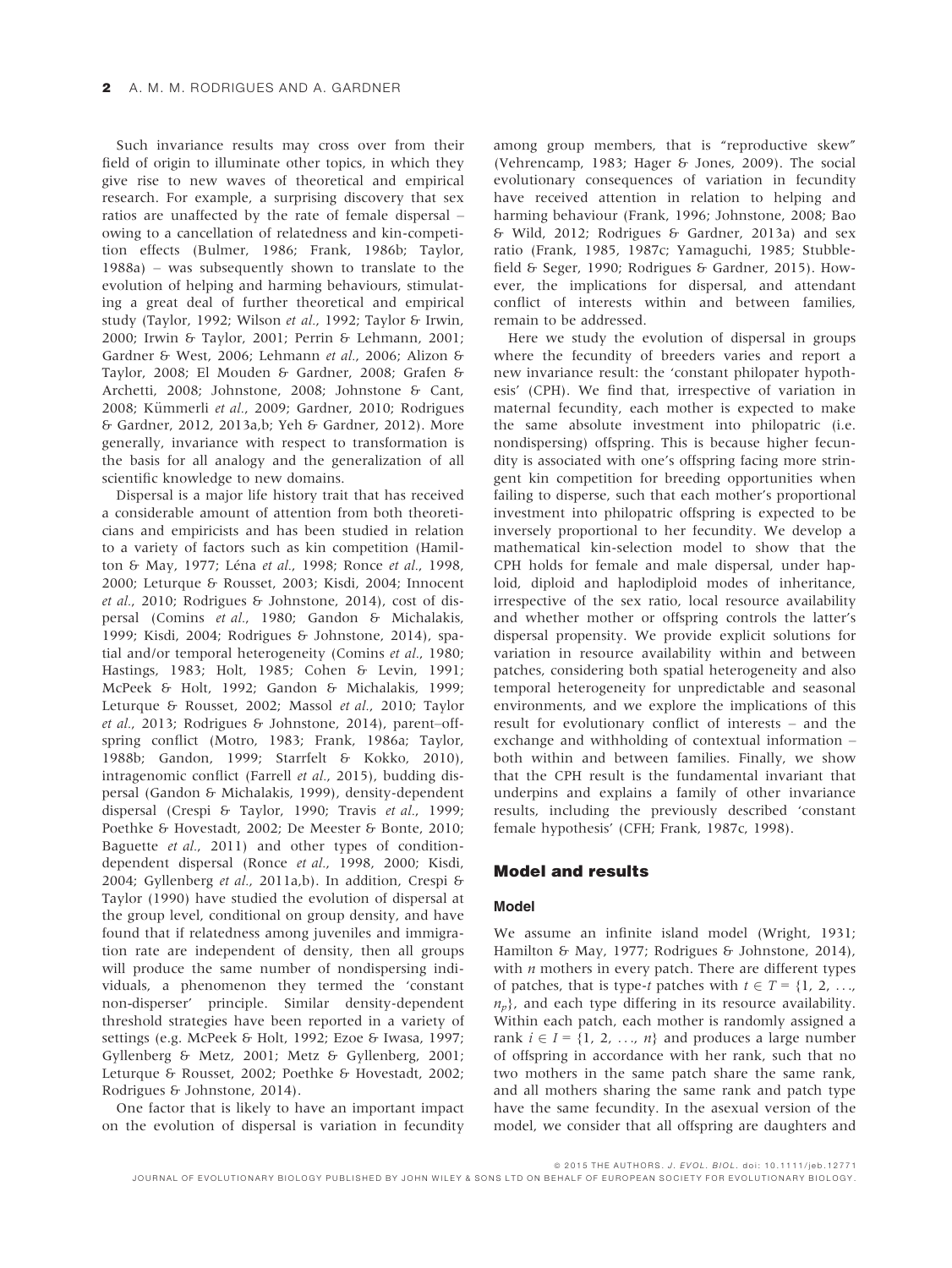clones of their mother, and in the sexual version of the model, we consider that a fraction  $\sigma_{it}$  of the offspring of a rank-*i* mother are sons and a fraction  $1-\sigma_{it}$  are daughters and that there is a haploid, diploid or haplodiploid mode of inheritance. After reproduction, all mothers die, and the offspring of rank-i mothers either remain in their natal patch with probability  $1-z_{it}$  or else disperse with probability  $z_{it}$ , with a fraction  $1-c$  of dispersers relocating to a new randomly chosen patch and the remainder  $c$  perishing en route. We assume that dispersal is controlled either by the offspring themselves or by their mother. In the sexual version of the model, individuals mate at random within their patches following dispersal, with each female mating once, after which all males die. Patches may maintain their resource availability, and therefore remain of the same type, or change their resource availability, and therefore change their type. Females then compete for breeding opportunities, with  $n$  females being chosen at random within each patch to become the mothers of the next generation, and all other females dying, which returns the population to the beginning of the life cycle.

#### Evolution of dispersal

Applying kin-selection methodology (Hamilton, 1964; Taylor & Frank, 1996, 1997, 1998; Rousset, 2004; Taylor et al., 2007), we find that an increase in the probability of dispersal of an offspring of a rank-i mother in a type-t patch is favoured when

$$
-r_{it}\omega_t v_t + (1-c)r_{it}\sum_{q\in T}p_q\omega_q v_q + \omega_t v_t h_t \sum_{j\in I} (U_{jt}\rho_{ijt}) > 0,
$$
\n(1)

where  $\omega_t$  is the probability that an individual wins a breeding site in a type-t patch;  $v_t$  is the expected reproductive value of an individual in a type-t patch;  $p_q$  is the frequency of type-q patches in the population;  $r_{it}$  is either the relatedness of a rank-i mother in a type-t patch to one of her offspring (when dispersal is under maternal control) or else the relatedness of the offspring to itself (when dispersal is under offspring control);  $h_t$  is the probability that a random individual sampled after dispersal was born in the local patch (i.e. the probability of philopatry);  $U_{it}$  is the probability that this philopatric individual was produced by the rank-j mother; and  $\rho_{ijt}$  is the relatedness of the rank-i mother (when dispersal is under maternal control) or an offspring of the rank-i mother (when dispersal is under offspring control) to an offspring of the rank-j mother in the same type-t patch (see Supporting Information for more details). Note that reversing the direction of the inequality yields the condition for a reduced probability of dispersal to be favoured by natural selection.

If dispersal is under maternal control, then  $r_{it} = \rho_{iit}$ , as both of these quantities describe the relatedness of the rank-i mother to her own offspring. However, if dispersal is under offspring control, then  $r_{it}$  is the relatedness of the focal offspring to itself, whereas  $\rho_{ijt}$  is its relatedness to its siblings. Condition (1) holds for both the asexual and sexual models, and also for haploid, diploid and haplodiploid modes of inheritance. Under the sexual reproduction model, the quantities described in condition (1) are sex specific: for instance, if we are considering the dispersal of females, then  $U_{it}$  is the probability that a random philopatric female is a daughter of a rank-j mother in a type-t patch.

#### The constant philopater hypothesis

Of key interest is the quantity  $N_{it} = N_t U_{it}$ , which describes the number of philopatric offspring produced by a rank-i mother in a type-t patch, where  $N_t$  is the total number of philopatric offspring in the focal patch. Note that as rank is not heritable, the relatedness of a mother to her offspring and the relatedness of the offspring to itself are both independent of the mother's rank, so we may write  $r_{it} = r_t$  for all  $i \in I$ , and all  $t \in T$ ; the relatedness of an offspring to its siblings is independent of its mother's rank, so we may write  $\rho_{iit} = \rho_t$  for all  $i \in I$ , and all  $t \in T$ ; and the relatedness of a mother to another mother's offspring, and the relatedness of an offspring to another mother's offspring, is independent of the rank of either mother, so we may write  $\rho_{ijt} = P_t$  for all  $t \in T$ , all  $i \in I$ , and all  $j \in I$ ,  $j \neq i$ . Accordingly,  $\sum_{j \in I} U_{jt} \rho_{ijt} =$  $U_{it}\rho_t + P_t \sum_{j\in I, j\neq i} U_{jt} = U_{it}\rho_t + P_t(1 - U_{it}),$  and condition (1) can be rewritten as

$$
N_{it} > N_t \frac{1}{h_t \omega_t v_t} \frac{\omega_t v_t r_t - (1 - c) r_t \sum_{q \in T} p_q \omega_q v_q - h_t \omega_t v_t P_t}{\rho_t - P_t}
$$
\n
$$
(2)
$$

That is, the number of philopatric offspring produced by each rank-i mother in a type-t patch is favoured to converge upon the RHS of condition (2) and, because this quantity is independent of  $i$ , natural selection favours the number of philopatric offspring produced by each and every mother to converge upon the same number (i.e.  $N_{it} = N_t^*$  and  $U_{it} = U_t^*$ ), irrespective of the total number of offspring that she produces and her sex allocation. This result holds for both asexual and sexual reproduction under haploid, diploid and haplodiploid inheritance, for female and/or male dispersal and for maternal or offspring control of dispersal. In analogy with the CMH, we term this invariant result the 'constant philopater hypothesis' (CPH).

The CPH emerges from a balance between the mortality risk of dispersing and the kin-competition consequences of philopatry. From condition (1), we see that because both the relatedness of a mother to her own

ª 2015 THE AUTHORS. J. EVOL. BIOL. doi: 10.1111/jeb.12771

JOURNAL OF EVOLUTIONARY BIOLOGY PUBLISHED BY JOHN WILEY & SONS LTD ON BEHALF OF EUROPEAN SOCIETY FOR EVOLUTIONARY BIOLOGY.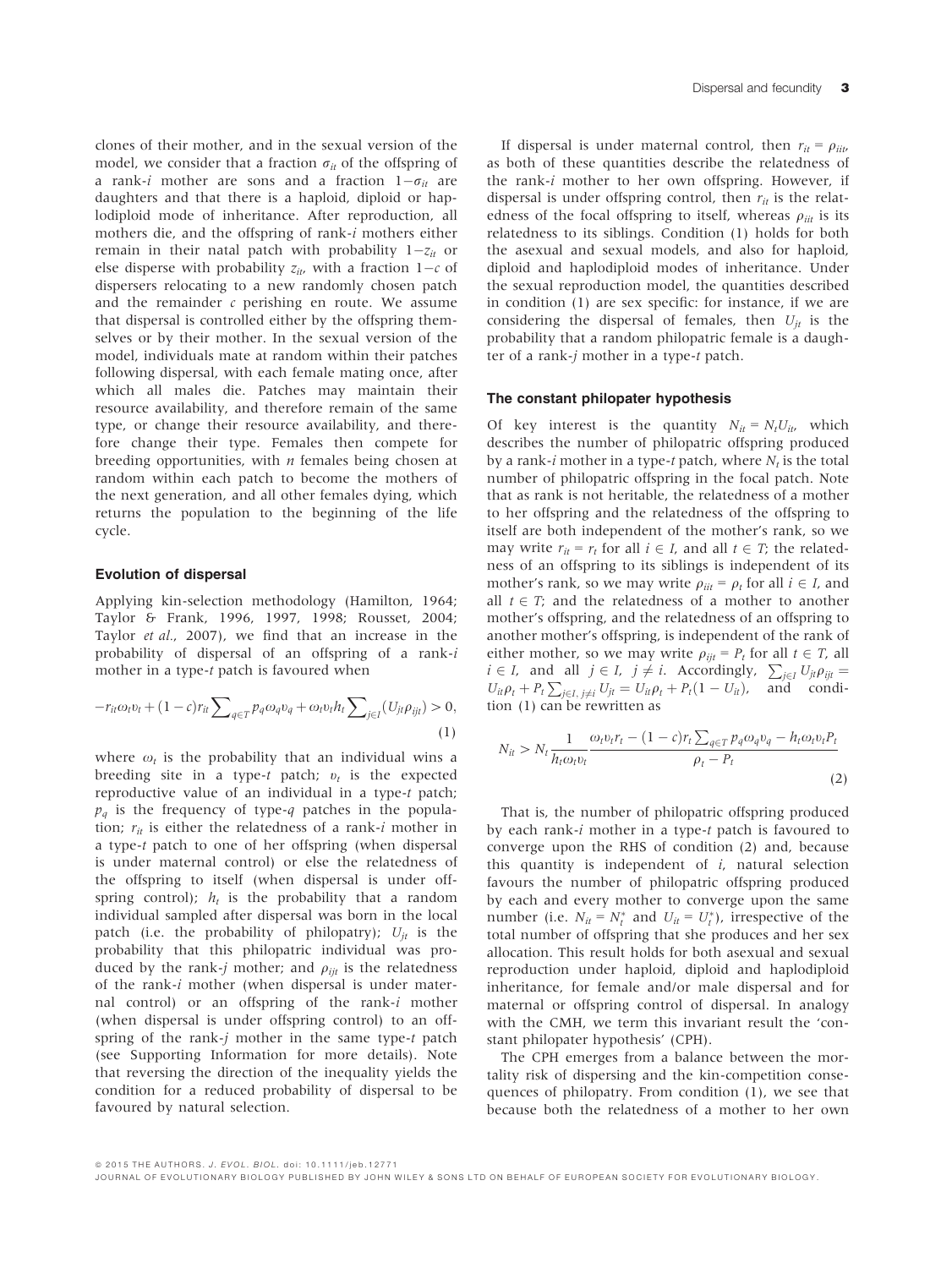offspring and also the relatedness of an offspring to itself are independent of maternal rank, the impact of the mortality cost of dispersal is the same for all mothers within each patch  $(-r_{it}v_t + (1-c)r_{it}\sum_{q \in T}p_qv_q)$  $=-r_t v_t + (1-c)r_t \sum_{q \in T} p_q v_q$  for all  $i \in I$ , and  $t \in T$ ); because both the relatedness of a mother to another mother's offspring and also the relatedness of an offspring to another mother's offspring are independent of maternal rank ( $\rho_{ijt} = P_t$  for all  $t \in T$ , all  $i \in I$ , and all  $j \in I$ ,  $j \neq i$ ), the offspring of all mothers experience the same strength of kin competition if all mothers produce the same number of philopatric offspring  $(h_t v_t U_t^*)$  $(r_t + (n-1)P_t)$  under maternal control or  $h_t v_t U_t^*$  $(r_t + (n-1)\rho_t)$  under offspring control); and because any correlation that does arise between maternal rank and number of philopatric offspring leads to stronger kin competition among the offspring of mothers who produce more philopatric offspring, which favours such mothers to reduce their number of philopatric offspring, any correlation between rank and number of philopatric offspring will tend to disappear.

All mothers are favoured to produce the same number of philopatric offspring, but various constraints may interfere with their ability to do so. One possible constraint is that some low-ranking mothers are unable to produce the requisite number of philopatric offspring even if none of their offspring disperse, on account of their low fecundity. In this case, the CPH invariant breaks down, analogous to the breakdown of the CMH when some mothers are of such low fecundity that they cannot produce the requisite number of sons even if all of their offspring are male (Frank, 1985, 1987c).

#### Within-patch heterogeneity

Above, we have shown that the CPH holds under a very general set of assumptions, and we have expressed this result in terms of emergent quantities such as the relatedness and the probability of philopatry. Here we express these emergent quantities as a function of the underlying ecological and demographic parameters, which enables us to explicitly determine the optimal dispersal behaviour of offspring in particular scenarios. Here we focus on a particular case to illustrate how different model parameters and selection pressures mediate the optimal dispersal rates of offspring. We then contrast the optimal dispersal behaviour of offspring under maternal control with the optimal dispersal behaviour under offspring control to understand the role of the CPH in mediating parent–offspring conflict over dispersal.

We focus on a particular case in which there are two asexually reproducing mothers per patch: a rank-1 mother with relatively high fecundity (denoted by  $F_1$ ) and a rank-2 mother with relatively low fecundity (denoted by  $F_2$ ). We denote the reproductive inequality between females by *s*, where  $s = 1 - (F_2/F_1)$ . We

find that the probability of dispersal of offspring of high-fecundity mothers rises, whereas the probability of dispersal of offspring of low-fecundity mothers falls, as the reproductive inequality between mothers rises (Fig. 1). On the one hand, offspring of high-fecundity mothers and offspring of low-fecundity mothers both suffer the same cost of dispersal  $(c)$ , and the relatedness between a focal offspring and herself is equal  $(r_1 = r_2 = 1)$ , so the first term in inequality (1) is the same for both offspring (i.e.  $-c$   $r_1 = -c$   $r_2$ ). But, on the other hand, all else being equal, the number of philopatric offspring of the high-fecundity mother is greater than that of the low-fecundity mother  $(U_1 > U_2)$ : accordingly, the expected relatedness between a focal offspring of the high-fecundity mother and a random offspring in the patch is greater than the expected relatedness between a focal offspring of the low-fecundity mother and a random offspring in the patch (i.e.  $h(U_1\rho_{11} + U_2\rho_{12}) > h(U_1\rho_{21} + U_2\rho_{22})$ , where  $\rho_{11} = \rho_{22} = 1$ and  $\rho_{12} = \rho_{21} = \rho$ ). Therefore, the selection pressure for dispersal of offspring of high-fecundity mothers is stronger than the selection pressure for dispersal of offspring of low-fecundity mothers: this clarifies why the CPH result obtains.

We also find that the mean probability of dispersal falls as the cost of dispersal rises (Fig. 1). As the cost of dispersal rises, the first term in inequality (1) decreases and the second term in inequality (1) increases. As the effect on the first term is stronger than the effect on the second term, the overall effect of increasing the cost of dispersal is that dispersal becomes less evolutionarily advantageous.

The number of philopatric offspring of the highfecundity mother rises as the reproductive inequality between the two mothers increases, and as the cost of dispersal increases. So long as this number is not too high, low-fecundity mothers are able to match it (i.e.  $1-z_1^* = (1-s)(1-z_2^*)$ . However, if the number of philopatric offspring of high-fecundity mothers is too high (due to high s and/or high  $c$ ), then low-fecundity mothers cannot produce the requisite number of philopatric offspring even if none of their offspring disperse, and in such scenarios, the CPH breaks down (Fig. 1).

#### Between-patch heterogeneity

### Temporally stable environments

We now consider a heterogeneous population in which there are type-1 patches with high resource availability and type-2 patches with low resource availability. We define the reproductive inequality between patches as  $s_b = 1 - (F_{12}/F_{11})$  and the reproductive inequality within patches as  $s_1 = 1 - (F_{21}/F_{11}) = s_2 = 1 - (F_{22}/F_{12}) = s$ . We first consider a spatially heterogeneous environment in which patches retain their type over generations. We find that the average probability of dispersal is higher from low-quality type-2 patches than from high-quality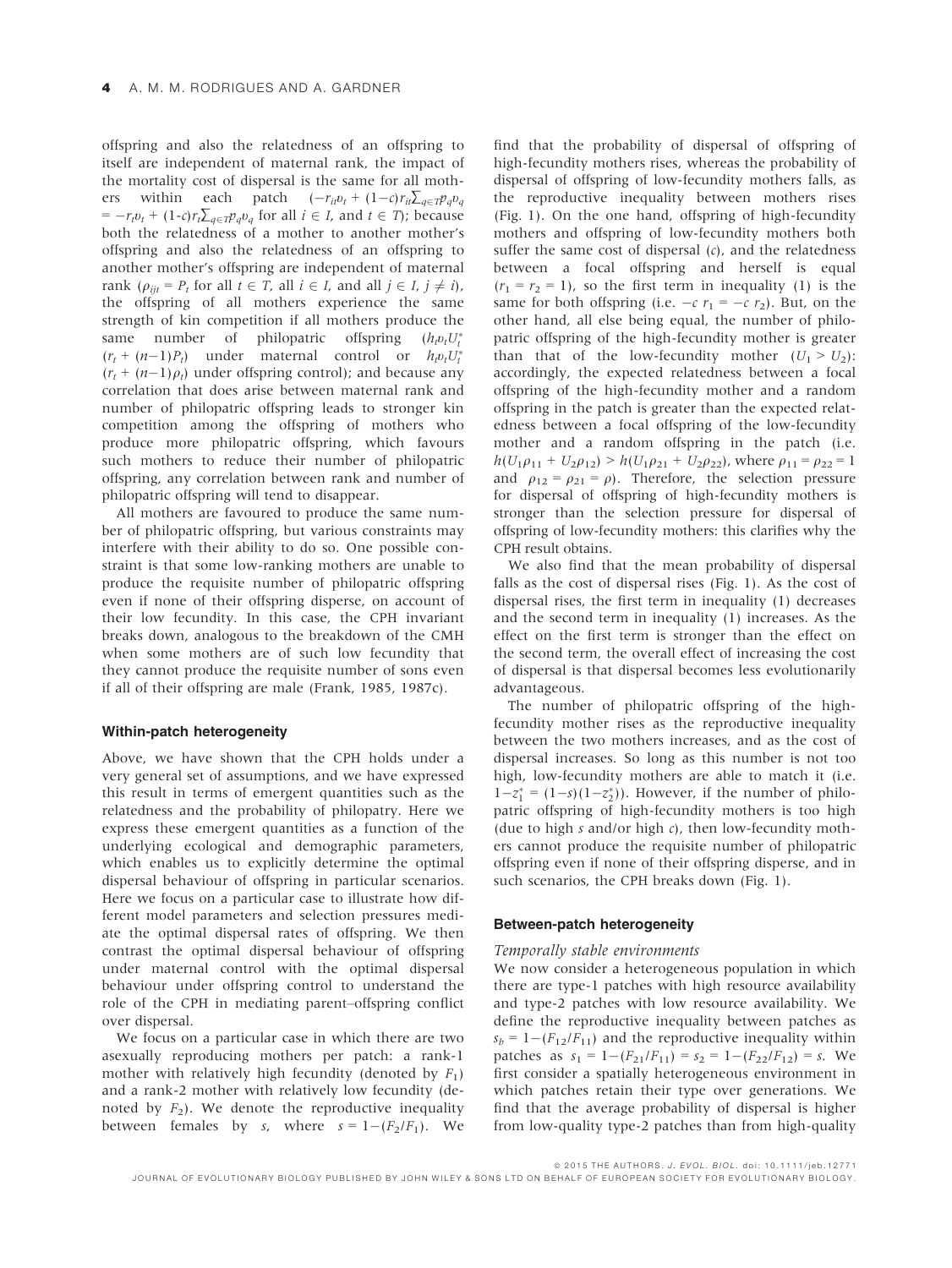

Fig. 1 Convergence stable dispersal rates in heterogeneous groups. The CS dispersal strategies of offspring of high-fecundity rank-1 breeders ( $z_1^*$ , solid lines) and of offspring of low-fecundity rank-2 breeders ( $z_2^*$ , dashed lines) as a function of the reproductive inequality (s) for varying cost of dispersal (c). The dispersal rate of offspring of high-fecundity breeders is greater than that of offspring of low-fecundity breeders (i.e.  $z_1^* > z_2^*$ ). All breeders produce the same number of offspring that remain in the natal patch as long as low-fecundity mothers give birth to a sufficiently high number of offspring.

type-1 patches (Fig. 2, panel (c)). As a result, high-quality patches have more nondispersing offspring than low-quality patches. However, in both types of patches, higher-ranking mothers disperse more offspring than lower-ranking mothers, and, as long as inequality within patches is sufficiently small, both high- and low-rank mothers produce exactly the same number of philopatric offspring irrespective of the quality of their patch (Fig. 2, panel (f)).

#### Temporally unpredictable environments

We next consider unpredictable environments in which a patch's type in the next generation is independent of its type in the current generation. Under such circumstances, the expected reproductive value is identical across patches. Thus,  $v_t = v$ , for all  $t \in T$ . Moreover, the relatedness coefficients are also identical across patches. Thus,  $r = r_t$ ,  $\rho_t = \rho$  and  $P_t = P$ . Therefore, inequality (2) becomes

$$
1 > n \frac{1}{h_t \omega_t} \frac{\omega_t r - (1 - c)r \sum_{q \in T} p_q \omega_q - h_t \omega_t P}{\rho - P}.
$$
 (3)

This means that, at equilibrium,  $h_t^* = h^*$  and  $\omega_t^* = \omega^*$ , and therefore, natural selection favours the number of philopatric offspring produced by each and every mother

to converge upon the same number (i.e.  $N_{it} = N_t^* = N^*$ and  $U_{it} = U_t^* = U^*$ ). Thus, in unpredictable environments, the CPH holds not only within each patch, but also between patches (Fig. 2, panel (e)).

#### Negatively correlated environments

Finally, we consider environments that are negatively correlated in time (i.e. locally seasonal environments), in which a patch always changes its type from one generation to the next. We find that the average probability of dispersal is higher from high-quality type-1 patches than from low-quality type-2 patches (Fig. 2, panel (a)). As a result, low-quality patches have more philopatric offspring than high-quality patches. However, in both types of patches, higher-rank mothers disperse more offspring than lower-rank mothers, and, as long as inequality within patches is sufficiently small, both high- and low-rank mothers produce exactly the same number of philopatric offspring irrespective of the quality of their patch (see Fig. 2, panel (d)).

#### Parent–offspring conflict

Although the CPH result obtains irrespective of whether dispersal is controlled by the offspring

JOURNAL OF EVOLUTIONARY BIOLOGY PUBLISHED BY JOHN WILEY & SONS LTD ON BEHALF OF EUROPEAN SOCIETY FOR EVOLUTIONARY BIOLOGY.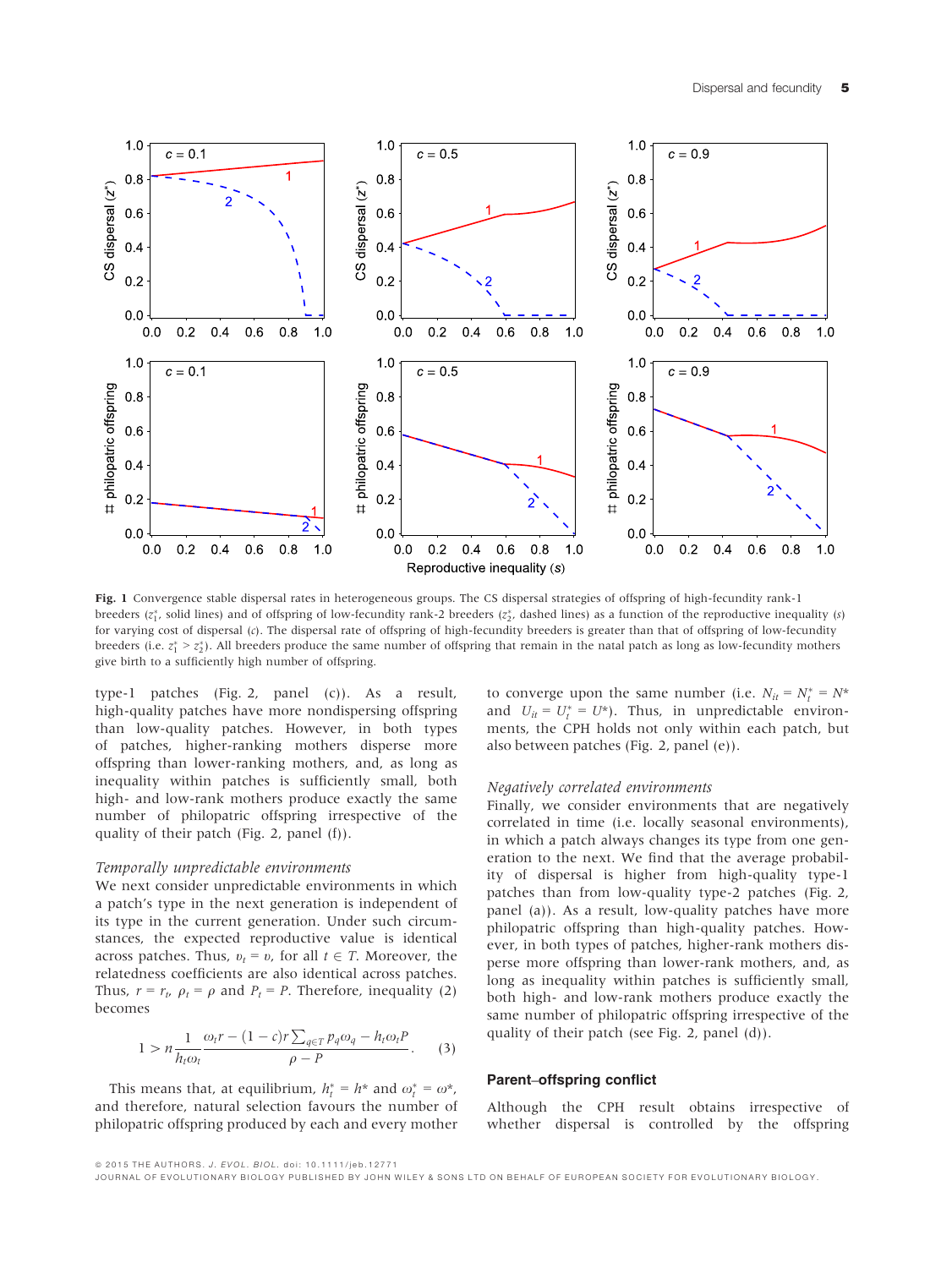

Fig. 2 Convergence stable dispersal rates in heterogeneous populations. The CS dispersal strategies of offspring of high-fecundity rank-1 breeders ( $z_{1X}^*$ , solid lines) and of offspring of low-fecundity rank-2 breeders ( $z_{2X}^*$ , dashed lines) in high resource-availability rank-1 patches  $(z_{X1}^*)$  and in low resource-availability rank-2 patches  $(z_{X2}^*)$  as a function of the reproductive inequality (s) for temporally stable, unpredictable and seasonal environments. (a,d) In temporally seasonal environments, average dispersal is higher from rank-1 patches, and the CPH holds as long as inequality is sufficiently small. (b,e) In temporally unpredictable environments, average dispersal is higher from rank-1 patches, and the CPH holds both within and between patches as long as inequality is sufficiently small. (c,f) In temporally stable environments, average dispersal is higher from rank-2 patches, and the CPH holds as long as inequality is sufficiently small. Parameter values:  $c = 0.50$ ,  $P = 0.50$ .

themselves or by their mother, we find that the level of dispersal that is favoured does depend upon whose control it is under. This recovers Motro's (1983) result that an evolutionary conflict of interest often exists between mother and offspring with regard to dispersal, with mothers generally preferring that their offspring disperse at a rate that is higher than the rate at which the offspring would prefer to disperse themselves. This is on account of the mother being equally related to those offspring that disperse and their siblings that benefit from the resulting relaxation of kin competition, and her offspring being more related to themselves than they are to each other (see also Frank, 1986a; Gandon, 1999; Starrfelt & Kokko, 2010; Taylor, 1988b).

Our model has crucially incorporated heterogeneity in maternal condition, and this allows us to investigate how such heterogeneity mediates the parent–offspring conflict of interests with respect to dispersal. Here, we determine whether the potential for conflict is greater in families with more resources (i.e. families with highfecundity rank-1 mothers) or fewer resources (i.e.

families with low-fecundity rank-2 mothers), in which conflict is measured as the discrepancy between optimal dispersal strategies under maternal and offspring control (i.e. Godfray's, 1995 'battleground'). We consider two scenarios: one in which offspring have complete information about their mothers' rank (i.e. conditional dispersal) and one in which offspring have no information about their mothers' rank (i.e. unconditional dispersal). We first focus on cases in which offspring have complete information about their mothers' rank. Here, we find that mothers always prefer greater dispersal rates of offspring than the offspring, irrespective of the resources available for each family (Fig. 3). However, the difference between the optimal behaviour from the mother's perspective and the optimal behaviour from the offspring's perspective is not the same for the different types of families. In particular, we find that for lower inequality, conflict is more pronounced within resource-poor families than within resource-rich families (Fig. 3). As inequality between families rises, the optimal dispersal rate of offspring in resource-rich

JOURNAL OF EVOLUTIONARY BIOLOGY PUBLISHED BY JOHN WILEY & SONS LTD ON BEHALF OF EUROPEAN SOCIETY FOR EVOLUTIONARY BIOLOGY.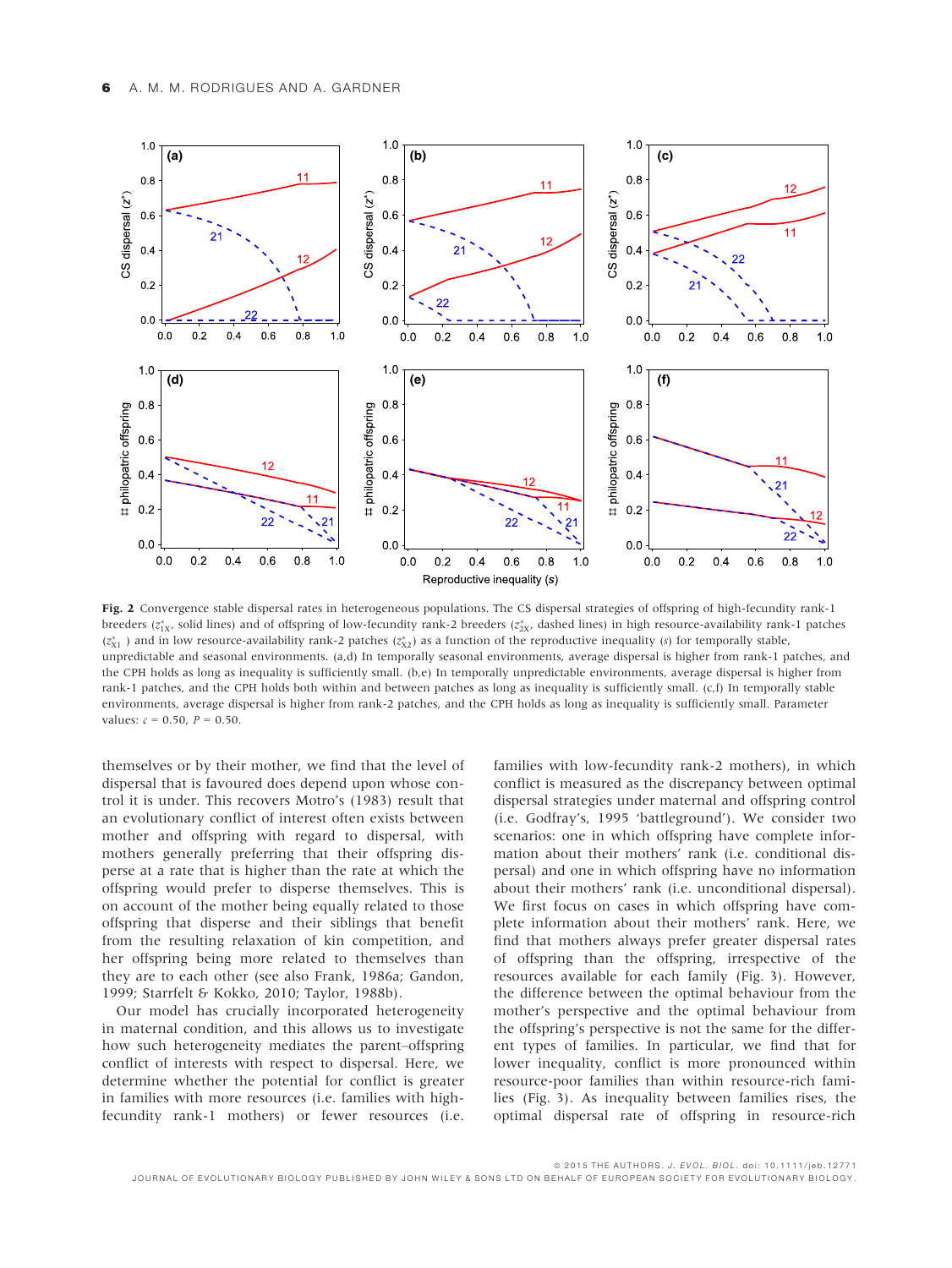families rises, whereas the optimal dispersal rate of offspring in resource-poor families falls, irrespective of who controls the dispersal rate of offspring. When the inequality between families is sufficiently large, resource-poor families hit a threshold beyond which all their offspring are philopatric, independently of who controls the dispersal rate of offspring. At this point, the conflict within resource-poor families ceases, although it still exists within resource-rich families (Fig. 3). In summary, when inequality is low, resourcepoor mothers suffer more parent–offspring conflict over offspring dispersal than resource-rich families, but they still produce a fair amount of offspring. When inequality is high, there is less conflict within resource-poor families, but their fecundity is very low.

We next contrast cases in which offspring have complete information about their mothers' rank with cases in which offspring have no information about their mothers' rank. This allows us to investigate the circumstances under which mothers are selectively favoured to inform their offspring as to their rank versus withholding this contextual information. We find that when offspring know that they have rank-1 mothers, parent– offspring conflict is less strong than when offspring do not know the rank of their mothers (Fig. 3, panel (a)). This suggests that rank-1 mothers should disclose full information about their status to their offspring in order to minimize parent–offspring conflict. In contrast, we find that when offspring know that they have rank-2 mothers, parent–offspring conflict is stronger than when offspring do not know the rank of their mothers, as long as inequality is sufficiently small (Fig. 3, panel (b)). This suggests that rank-2 mothers should withhold information about their status from their offspring in order to minimize parent–offspring conflict. These

conflicting selective forces generate an informational battleground between rank-1 and rank-2 mothers, in which rank-1 mothers are favoured to disclose maternity information to offspring in the group, whereas rank-2 mothers are favoured to withhold it.

#### Allomaternal control of dispersal

Above, we have considered that control of offspring dispersal lies either with the offspring themselves or with their mothers. Whilst this may often be the case, in other situations mothers may control the dispersal traits of offspring other than their own. This may be particularly important when differences in fecundity between mothers are also extended to other behavioural traits such as dominance over other group members. First, we consider a case in which the high-fecundity breeder has full control over the dispersal of her own offspring, but varies in the degree of control, denoted by  $\alpha$ , over the offspring of the low-fecundity mother, with  $0 \le \alpha \le 1$ . We find that the CPH holds as long as the high-fecundity mother does not exert any control over the dispersal of the low-fecundity mother's offspring (i.e. when  $\alpha = 0$ ; Fig. 4). However, when the degree of control by the high-fecundity mother increases, the dispersal probability of their own offspring decreases, whereas the dispersal probability of the low-fecundity mother's offspring increases (Fig. 4, panel(a)). Indeed, when the high-fecundity mother reaches a certain degree of control, all of the low-fecundity mother's offspring are forced to disperse (i.e.  $z_2 = 1$ ). We obtain similar results when we allow the low-fecundity mother to control the dispersal of the high-fecundity mother's offspring, where we denote the degree of control of the low-fecundity mother by  $\beta$ . When the



Fig. 3 Parent–offspring conflict. The CS dispersal strategies of mothers (solid lines) and of daughters under complete maternity information (offspring<sub>C</sub>, dotted lines) and under no-maternity information (offspring<sub>U</sub>, dashed lines) for (a) rank-1 resource-rich families and (b) rank-2 resource-poor families. Under lower reproductive inequality, parent–offspring conflict is more intense for low-fecundity families. For resource-rich families, parent–offspring conflict is more intense under no-maternity information irrespective of the inequality between families. For resource-poor families, parent–offspring conflict is less intense under no-maternity information to the left of the vertical dashed line. The number of philopatric offspring is in arbitrary units. Parameter values:  $c = 0.25$ .

ª 2015 THE AUTHORS. J. EVOL. BIOL. doi: 10.1111/jeb.12771

JOURNAL OF EVOLUTIONARY BIOLOGY PUBLISHED BY JOHN WILEY & SONS L TD ON BEHALF OF EUROPEAN SOCIETY FOR EVOLUTIONARY BIOLOGY.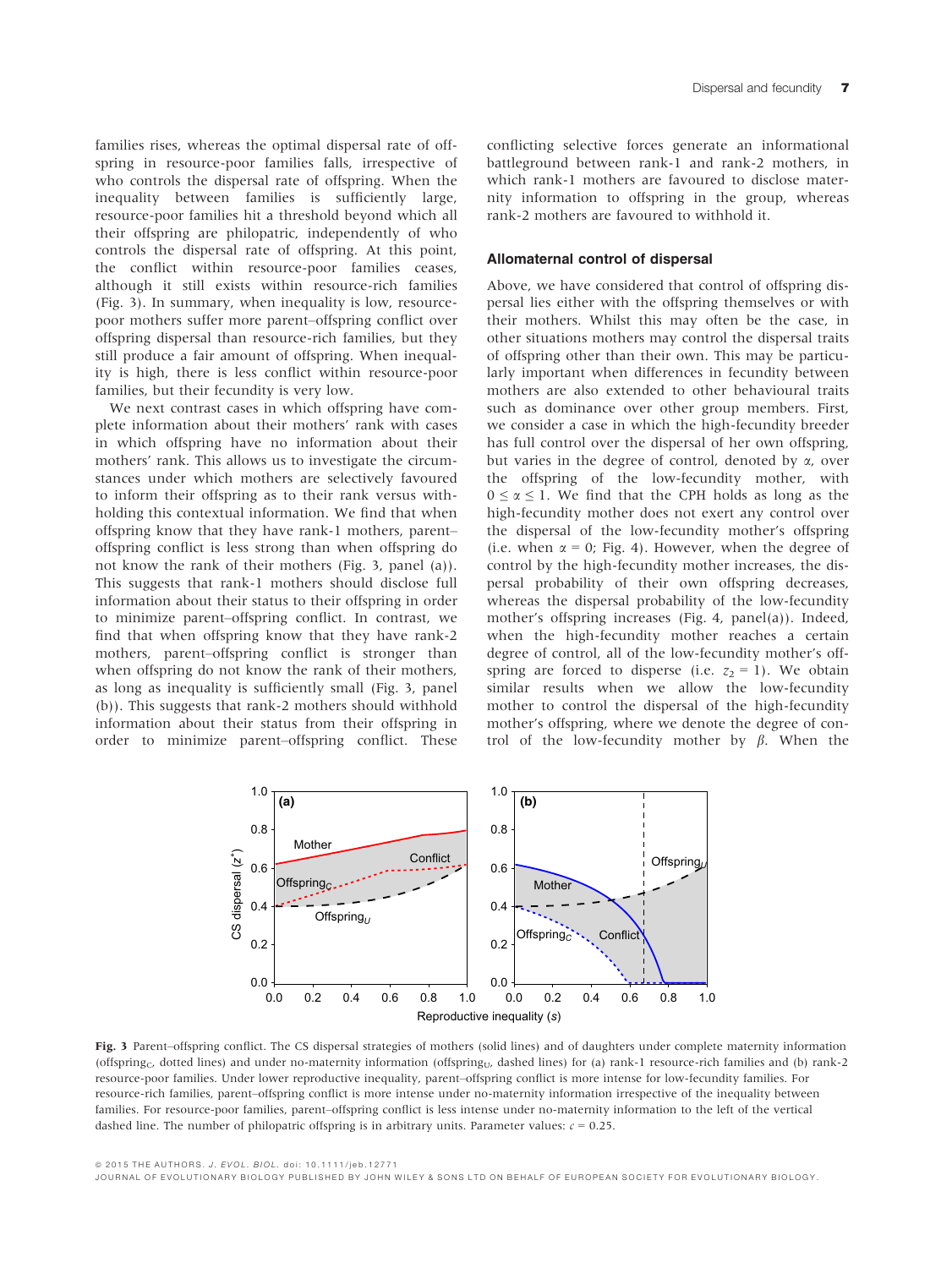degree of control by the low-fecundity mother increases, the dispersal probability of their own offspring decreases, whereas the dispersal probability of the low-fecundity mother's offspring increases (Fig. 4, panel(b)). If the degree of control is sufficiently high, all offspring of high-fecundity rank-1 mothers are forced to disperse, whereas all offspring of low-fecundity rank-2 mothers remain in the local patch. When the low-fecundity mother has no control over the highfecundity mother's offspring (i.e. when  $\beta = 0$ ), the CPH holds, but not otherwise (i.e. when  $\beta$  > 0; Fig. 4).

#### The CPH underpins a family of invariance results

To the extent that any trait may be coincident with an individual's dispersal status, the CPH underpins a whole family of invariance results. For example, if dispersing individuals engage in aggressive behaviour whilst nondispersing individuals are more docile (e.g. El Mouden & Gardner, 2008), then the present CPH result could be reframed as a 'constant nonaggressor hypothesis'. The important caveat here is that such derivative invariants are only expected to hold insofar as the focal trait is tightly coupled to dispersal status, and the fact that incomplete coupling leads to a failure of these invariants whereas the CPH continues to hold confirms that the CPH is the more fundamental invariant.

One such derivative invariant that has been previously described is the 'constant female hypothesis' (CFH; Frank, 1987c, 1998). This is concerned with 'local resource competition' (Clark, 1978) scenarios in which females (denoted by  $f$ ) are philopatric and males (denoted by  $m$ ) are the dispersing sex, and the CFH predicts that more fecund mothers will invest relatively less into daughters than will less fecund mothers, such that all mothers will produce the same number of daughters, irrespective of their fecundity. This is because the selection gradient acting on the sex allocation strategy shows properties that are identical to those of the selection gradient acting on dispersal; namely, if we assume that the sex ratio of a mother (i.e.  $\sigma_{it}$ ) is now an evolving trait, rather than a parameter, the condition for natural selection to favour an increase in the sex allocation (i.e. investment into sons) is

$$
-\omega_f r_{if} + \omega_m r_{im} + \omega_f \sum_{j \in I} (U_j \rho_{ij}) > 0.
$$
 (4)

As in the CPH, the relatedness coefficients are independent of the mother's rank. Thus,  $r_i = r$  and  $\rho_{ii} = \rho$ for all  $i \in I$ ;  $\rho_{ii} = P$  for all  $i \in I$ , and all  $j \in I$ ,  $j \neq i$ . Thus, mothers adjust their sex ratio such that each and every mother converges upon the same number of daughters (i.e.  $N_i = N^*$  and  $U_i = U^*$ ).

However, this invariant result only holds when all daughters are philopatric. If females exhibit at least



Fig. 4 Allomaternal control of dispersal. The CS dispersal strategies of offspring and the number of philopatric offspring as a function of rank-1 high-fecundity and rank-2 low-fecundity mothers degree of control. When mothers control the dispersal of their own offspring (i.e.  $\alpha = 0$  and  $\beta = 0$ ), the CPH holds. (a,c) When high-fecundity mothers increase their control over the dispersal of low-fecundity mothers' offspring, the dispersal of low-fecundity mothers' offspring rises whereas the dispersal of their own offspring falls. (b, d) When low-fecundity mothers increase their control over the dispersal of high-fecundity mothers' offspring, the dispersal of high-fecundity mothers' offspring rises whereas the dispersal of their own offspring falls. (c,d) The CPH breaks down when mothers do not control the dispersal of their own offspring or when offspring do not control their own dispersal. The number of philopatric offspring is in arbitrary units. Parameter values:  $c = 0.25$ ,  $s = 0.5$ .

ª 2015 THE AUTHORS. J. EVOL. BIOL. doi: 10.1111/jeb.12771

JOURNAL OF EVOLUTIONARY BIOLOGY PUBLISHED BY JOHN WILEY & SONS LTD ON BEHALF OF EUROPEAN SOCIETY FOR EVOLUTIONARY BIOLOGY.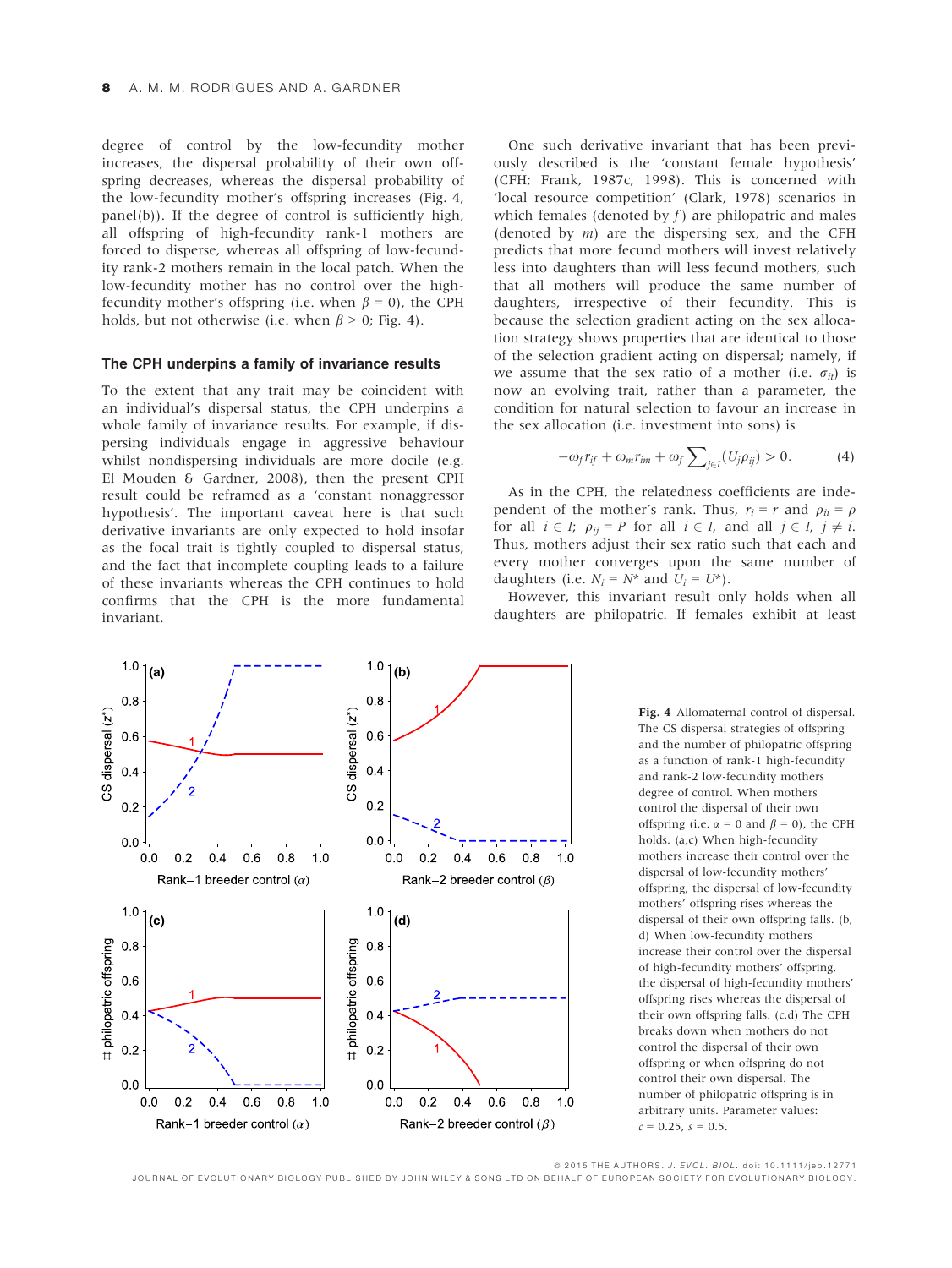some propensity to disperse, the condition for natural selection to favour an increase in the sex allocation (i.e. investment into sons) is

$$
-(\omega_f(1-z_i) + \omega_f z_i(1-c))r_f + \omega_m r_m
$$
  
+ 
$$
\omega_f(1-z_i)h \sum_{j\in I} (U_j \rho_{ij}) > 0
$$
 (5)

This means that the first term of the selection gradient now depends on the fecundity of the focal mother, and therefore, the CFH no longer holds. The CPH, by contrast, does hold, irrespective of the sex ratio produced by each mother. Of course, certain changes to model assumptions may cause the CPH result to break down (see Discussion), but our expectation is that the CFH result will also tend to break down in such scenarios as well. In summary, it is the CPH that underpins the CFH, and not the reverse, meaning that the CPH is the more fundamental of the two results.

## Relation to previous work

Here we put the CPH in the context of past literature on the evolution of dispersal, and in particular, we contrast the CPH with Crespi & Taylor's (1990) 'constant non-disperser' (CND) principle. The CND principle concerns the evolution of dispersal conditional on patch density, in which patch density is understood as the number of juveniles per unit resource in each patch. This principle states that all patches should produce exactly the same number of nondispersers irrespective of their initial density of juveniles. How can the CND principle be understood in the context of our model? As the dispersal rates are conditional only upon patch density, all offspring within each patch exhibit exactly the same probability of dispersal. Thus,  $z_{it} = z_t$ , with  $i \in I = \{1, 2, \ldots, n\}$ . Recalling Crespi & Taylor's (1990) notation, we define average relatedness within each patch as  $R_t = \hat{E}_i(\sum_{j \in I} (U_{jt}\rho_{ijt}))/\hat{E}_i(r_{it})$ . As in Crespi & Taylor (1990), we next write the expected reproductive value of a disperser as  $\hat{E}_t(V_t) = (1 - c) \sum_{q \in T} p_q \omega_q v_q$ which, as noted by Crespi & Taylor, is independent of the type of patch where a disperser is born. Thus,  $\hat{E}_t(V_t) = \hat{E}(V)$ , with  $t \in T = \{1, 2, \ldots, n_p\}$ . We can now rewrite inequality (1) as

$$
\hat{E}(V) > \omega_t v_t (1 - h_t R_t).
$$
\n(6)

If the CND principle is to hold true, relatedness within each patch  $(R_t)$  has to be identical across patches as well as the expected reproductive of a focal juvenile  $(v_t)$ . In the context of our model, average relatedness within patches  $(R_t)$  and the expected reproductive value of a juvenile  $(v_t)$  are independent of patch type when the environment is temporally uncorrelated (i.e. when  $\tau = 0$ ). In other words, when the environment is temporally uncorrelated,  $R_t = R$  and  $v_t = v$  for all  $t \in T = \{1,$ 2, ...,  $n_n$ }. We can then rewrite inequality (6) as

 $\hat{E}(V) > \omega_t v (1 - h_t R)$ , for all  $t \in T = \{1, 2, ..., n_p\}$ . At evolutionary equilibrium, the left-hand side of this inequality must be identical to the right-hand side across all patch types (i.e.  $\hat{E}(V) = \omega_t v(1 - h_t R)$ , and therefore, all patches should leave exactly the same number of offspring (i.e.  $h_t = h$ , for all  $t \in T = \{1, 2, \ldots, n\}$  $n_n$ ). This is CND principle as stated by Crespi & Taylor (1990; see also Poethke & Hovestadt, 2002 and Kisdi, 2004).

Although the CND principle and CPH results both concern a constancy in the number of offspring that do not disperse, they differ with respect to the dimension across which the invariant obtains: the CND principle concerns variation in density between patches, and the CPH concerns reproductive skew within patches. Moreover, whereas the CND principle concerns the production of nondispersers at the level of the whole patch, the CPH concerns the production of nondispersers at the individual level (the exception being for  $n = 1$ , in which there is no distinction between the number of nondispersers produced by a patch versus the sole breeder in that patch; Kisdi, 2004). This gives the two results rather different mathematical flavours. The CND principle concerns the equalization of the density of philopatric offspring across different patches in the population and, in our model, this is described by the variable  $h_t$ , the probability of philopatry, which is expected to be independent of the patch type  $t$  when the CND principle applies (i.e.  $h_t = h$ ). By contrast, the CPH concerns the equalization of a mother's philopatric offspring within each patch, and this is described by the variable  $U_{it}$ , the probability that as philopatric individual was produced by the rank-j mother in a type-t patch, which is expected to be independent of a mother's rank-j when the CPH applies (i.e.  $U_{it} = U_t$ ). Consequently, whereas both positively and negatively temporally correlated environments violate the assumptions of Crespi & Taylor's (1990) CND principle, such that it fails to hold except for in temporally uncorrelated environments, the CPH applies across all range of temporally correlated environments, and therefore, we expect an equalization of the number of a mother's philopatric offspring within each patch irrespective of a mother's rank irrespective of the temporal correlation in habitat quality.

An idea arising from the CND principle is that patches should retain a fixed number of juveniles (or a fixed number per unit of reproductive resource available within the patch) and that all juveniles beyond this quota are to be dispersed. Specifically, as the direct fitness of dispersers is independent of their native patch, the number of nondispersers in each patch is expected to correspond to the point at which the fitness of nondispersers is equal to that of dispersers (Kisdi, 2004; see also Crespi & Taylor, 1990). This has been observed in several other models of patch-dependent dispersal evolution (e.g. Ozaki 1995; Ezoe & Iwasa,

JOURNAL OF EVOLUTIONARY BIOLOGY PUBLISHED BY JOHN WILEY & SONS L TD ON BEHALF OF EUROPEAN SOCIETY FOR EVOLUTIONARY BIOLOGY.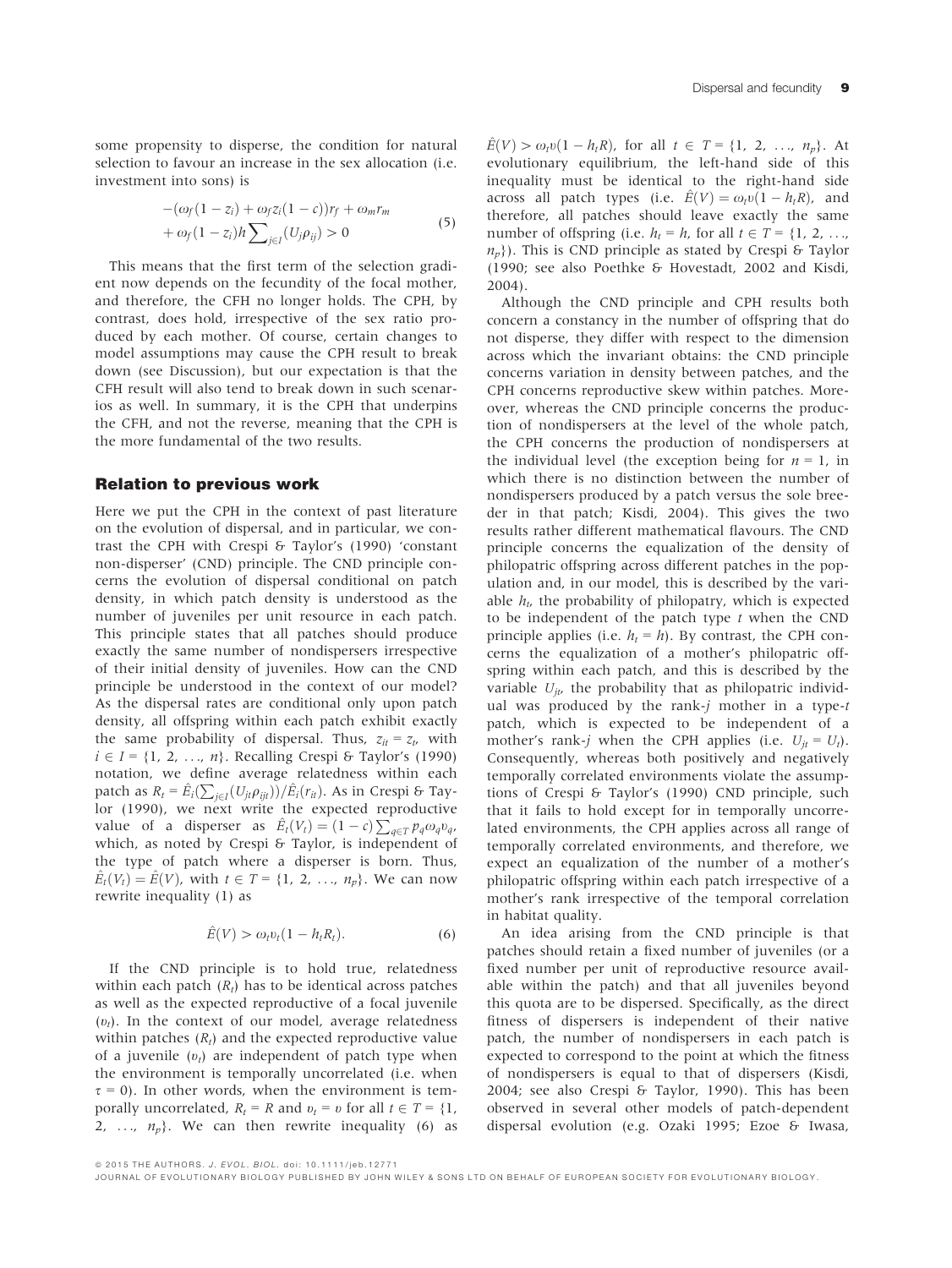1997; Gyllenberg & Metz, 2001; Metz & Gyllenberg, 2001; Poethke & Hovestadt, 2002; Kisdi, 2004). However, this logic makes no mention of the possibility that the indirect fitness (i.e. kin selection) consequences of not dispersing may vary across different individuals within the same patch, according to the extent to which they are related to their patch mates; the CND principle yields no prediction as to how the threshold number of nondispersers is to be constituted, in terms of how many of the patch's nondispersers are to be contributed by each mother. Accordingly, the logic of the CPH, which is driven by the fact that nondispersers from larger broods experience stronger kin competition (all else being equal) than do nondispersers from smaller broods within the same patch, and which results in offspring from larger broods having a proportionally greater probability of dispersing at evolutionary equilibrium, is distinct from that of the previously described CND principle.

## **Discussion**

We have described a new life history invariant result for dispersal evolution. Specifically, we have found that natural selection favours all mothers to produce the same number of philopatric offspring, irrespective of variation between mothers in the total number of offspring that they produce. This is because kin competition, arising from a failure to disperse, is related to the number, rather than the proportion, of a mother's philopatric offspring. In analogy with the similar 'constant male hypothesis' (CMH) of the sex allocation literature (Frank, 1987c, 1998), we term this result the 'constant philopater hypothesis' (CPH).

Such invariance results provide testable predictions in their own right and also promote the interplay of theory and empirical testing by reducing the extent to which extraneous genetic, ecological and demographic parameters are confounding in comparative analyses (e.g. West et al., 2001; Rodrigues & Gardner, 2015). Moreover, they also facilitate the development and conceptualization of theory. For example, the invariant relationship between helping and harming, on the one hand, and degree of population viscosity, on the other hand (Taylor, 1992; El Mouden & Gardner, 2008), has been used to demonstrate that heterogeneity in resource availability *per se* – and not any conflating effect of viscosity itself – modulates the evolution of helping and harming in viscous populations (Rodrigues & Gardner, 2012, 2013a). The CPH invariance prediction is readily amenable to empirical testing, as it is robust to variation in difficult-to-measure quantities such as the mortality risk associated with dispersal. Social groups in different species often comprise multiple breeders that vary in their fecundity (reproductive skew), and in some cases, there is variation in the proportion/number of dispersers produced by each breeder

(e.g. Crespi & Taylor, 1990; Innocent et al., 2010). Our theory predicts that dispersal rates (or the fraction of dispersal morphs) should be higher for more productive breeders and that at the same time, the number of philopatric offspring should be equal for each breeder.

In terms of reaction norms, the CPH means that mothers with fecundity below a certain threshold should produce no dispersing offspring, whereas mothers with fecundity above that threshold should exhibit a positive correlation between their fecundity and the dispersal rate of their offspring. Similar reaction norms with a critical threshold have also been observed in the context of the evolution of dispersal conditional on the overall number of individuals in a patch (Crespi & Taylor, 1990; Ezoe & Iwasa, 1997; Kisdi, 2004; Rodrigues & Johnstone, 2014; see the previous section for details). Under certain conditions, this means that differences in density between patches before dispersal are eroded after dispersal (Crespi & Taylor's (1990) CND principle). Specifically, we have shown that the CPH holds both irrespective of the temporal variation, whereas the CND principle, in the context of our model, requires temporally unpredictable environments. This implies that there are two forces mediating the evolution of dispersal: one acting between patches that tends to equalize or enhance differences in density between them and one acting within patches that tends to equalize differences in number of philopatric offspring among group members. These two forces may be operating simultaneously in natural population, and future empirical studies should take both into consideration.

We have shown that the adaptive adjustment of offspring dispersal conditional on maternal fecundity may have a dramatic impact on the amount of kin competition that each offspring experiences. More specifically, this means that variation in fecundity among breeders is not translated into an equivalent variation in kin competition among offspring. Indeed, owing to the CPH, the amount of kin competition may be precisely the same, irrespective of a mother's fecundity. This has wide-reaching implications for the evolution of social behaviour within groups. We have shown how the CPH underlies the 'constant female hypothesis', an invariant result that has been previously described in the sex allocation literature (Frank, 1987c, 1998). Another topic for which the CPH may have important implications is reproductive skew, which has been shown to promote the evolution of harming by high-fecundity mothers and helping by low-fecundity mothers (Johnstone, 2008). Crucially, that result has been derived under the assumption that whereas helping and harming are conditional on a mother's fecundity, dispersal of offspring is not. An immediate consequence of the CPH is that, if offspring disperse conditionally, according to maternal fecundity, the asymmetry in the level of kin competition between high- and low-fecundity mothers vanishes, such that helping and harming are no longer favoured. This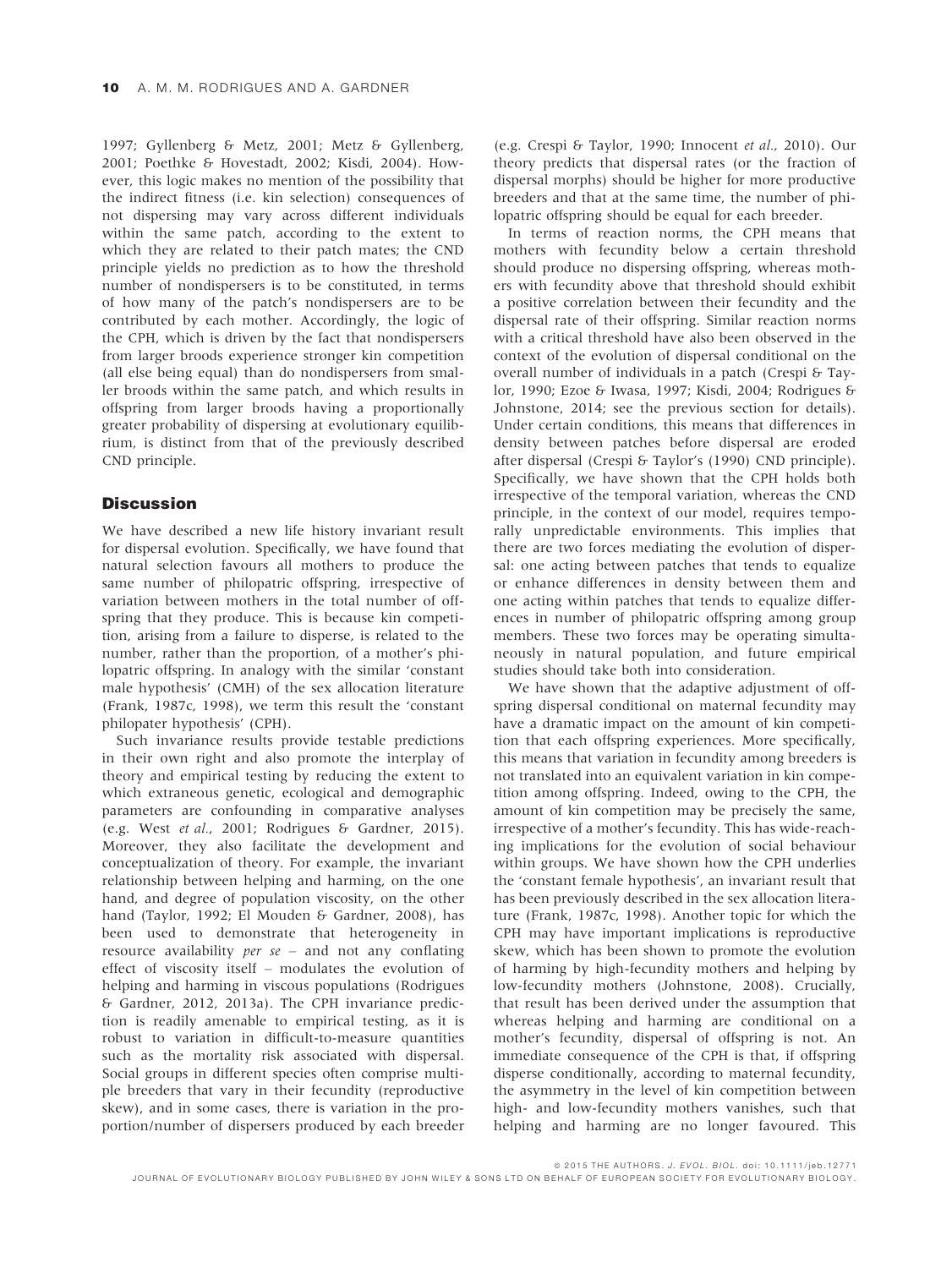suggests a promising avenue for future theoretical and empirical study.

We have also shown that there will typically be a conflict of interest between parent and offspring with respect to the latter's probability of dispersing and that the intensity of such conflict is modulated by heterogeneity in parental condition and hence is liable to vary between families. We find that if inequality in fecundity is sufficiently low, the intensity of parent–offspring conflict is greater in resource-poor families but, by contrast, if the inequality is sufficiently high, the conflict within resource-poor families may vanish, with parents and offspring agreeing that there should be no dispersal. To the extent that within-family conflict has a negative impact on a mother's fecundity, this result suggests that parent–offspring conflict may either reinforce inequality between families (when inequality is relatively low) or attenuate inequality between families (when inequality is relatively high).

On account of our finding that parent and offspring dispersal optima depend upon the degree of heterogeneity in fecundity across families, we have uncovered a new informational battleground over dispersal, with high-fecundity mothers being favoured to disclose full information about their status to all the offspring in the group, and low-fecundity mothers being favoured to withhold this information. The resolution of this informational conflict will depend upon the specific biology of particular species (e.g. Godfray, 1995; Kilner & Hinde, 2008; Uller & Pen, 2011). There are many examples of mothers disclosing contextual information to their offspring: in daphnia, for instance, mothers provide accurate information about the presence of predators in the local environment, and offspring respond to this information by developing a protective helmet (Tollrian & Dodson, 1999). Conversely, there are examples of mothers withholding information or actively deceiving their offspring with regard to the circumstances in which they find themselves: in black-headed gulls, Larus ridibundus, for instance, mothers appear to adjust yolk androgen concentration in eggs in order to manipulate the offspring's perception of their birth order in the brood (Eising et al., 2001).

More generally, we suggest that the resolution of this informational conflict will depend on whether mothers are (i) constrained to either honestly communicate their rank to their offspring or else withhold this information or (ii) able to honestly communicate, withhold the information or deceive their offspring with regard to their rank. If deception is not an option, then in this simple binary scenario an offspring will always be able to correctly determine her mother's rank, either because her mother honestly communicates the fact that she is of rank-1 or else because her mother communicates no information, which enables the offspring to infer that she is of rank-2, and this system of signalling will be stably maintained by the coincidence of

interests of the rank-1 mother and her offspring. However, if unconstrained deception is an option, then all mothers are expected to communicate that they are of rank-1, which provides no useful information to their offspring, and hence, this system of communication is expected to collapse. The resolution of this conflict represents a further avenue for future research.

Our model provides an explanation for different patterns of dispersal within social groups depending on the degree of control by each group member, which can change the sign of rank-dependent dispersal. If each mother controls the dispersal of its own offspring or if offspring control their own dispersal, then we should expect a positive correlation between mother's fecundity and offspring propensity to disperse – that is positive rank-dependent dispersal. Under allomaternal control of offspring dispersal, the mother with a higher degree of control is expected to force offspring of other mothers to disperse, and therefore, their own offspring are less likely to disperse. If, for instance, the dominant mother controls the dispersal of offspring in the social group, then we should expect negative rank-dependent dispersal. For example, in meerkats the dominant is more likely to force distantly related offspring to disperse than their close relatives, and therefore, offspring of lower-rank mothers are more likely to disperse than offspring of higher-rank mothers (i.e. negative rankdependent dispersal rates; Clutton-Brock et al., 2010). By contrast, in the red-fronted lemurs, there is no correlation between dispersal and kinship, and therefore, we should not expect negative rank-dependent dispersal rates (Kappeler & Fichtel, 2012; reviewed in Clutton-Brock & Huchard, 2013). More generally, whilst in our model we have considered a simple control parameter, more species-specific resolution models can be adopted (e.g. Godfray, 1995; Kilner & Hinde, 2008). These possibilities also represent avenues for future theoretical and empirical exploration.

The CPH result emerges from key symmetries in relatedness, for instance the independence of the relatedness between two mothers breeding in the same patch with respect to their rank and hence their share of the group's total fecundity. This situation obtains in the present model owing to our assumption that rank is not inherited. However, more generally, rank may be heritable, to some extent, such that high-ranking females tend to be the daughters of highly fecund mothers (e.g. Holekamp & Smale, 1991), in which case they may be more likely to breed alongside sisters than are females of lower rank, which could lead to a positive correlation between rank/fecundity and relatedness to group mates. Alternatively, whilst we have considered the cost of dispersal to be paid in terms of mortality, dispersal may also incur fecundity costs (e.g. Weigang & Kisdi, 2015), which again could lead to a positive correlation between fecundity and relatedness, owing to low-fecundity dispersers being unrelated to

ª 2015 THE AUTHORS. J. EVOL. BIOL. doi: 10.1111/jeb.12771

JOURNAL OF EVOLUTIONARY BIOLOGY PUBLISHED BY JOHN WILEY & SONS L TD ON BEHALF OF EUROPEAN SOCIETY FOR EVOLUTIONARY BIOLOGY.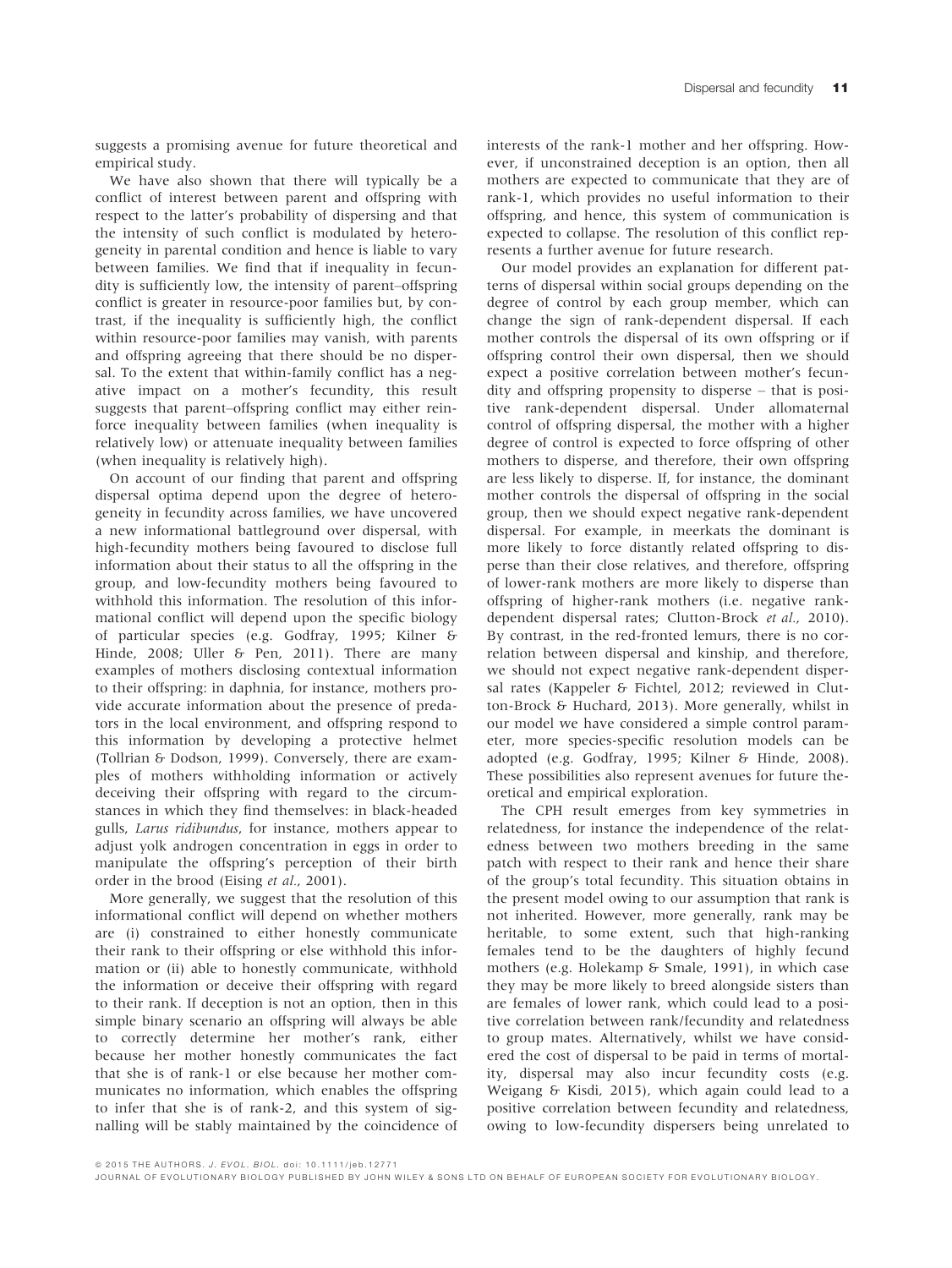their group mates. In both cases, the associated increase in kin competition for high-ranking mothers means that we would expect an increase in the dispersal propensity of their offspring. This is analogous to the breakdown of Crespi & Taylor's (1990) CND principle in the context of a positive correlation between patch productivity and within-patch relatedness.

In addition to symmetries in relatedness, the CPH also requires the direct fitness of dispersers be independent of their mother's rank. However, we can imagine cases in which this condition would not hold. For example, offspring of high-fecundity mothers might have additional resources that they could use to reduce the mortality cost of dispersal, which would tend to increase the dispersal propensity of their offspring. A further requirement of the CPH result is that mating occurs after dispersal and that competition for breeding opportunities occurs only among mated females: this means that the reproductive success of females does not depend on the reproductive success of males, or vice versa. More generally, females and males might compete with each other for breeding sites prior to mating (e.g. Leturque & Rousset, 2004), and the complexities introduced by such intersexual competition are difficult to anticipate. This therefore represents an interesting avenue for future research.

Finally, although our results hold under a wide range of model assumptions, we have not studied the effects of many other potentially relevant factors. It is likely that, in several of these cases – some of which we have highlighted above – our model predictions will fail to conform to empirical data. However, by highlighting those scenarios in which our model's key assumptions are not met, such a mismatch between theoretical prediction and empirical observation may be used to illuminate otherwise obscured biological details, concerning a species' ecology, demography, phenotypic plasticity or cognition. In this respect, the model also establishes a baseline scenario, which may help to understand and interpret new empirical data and future mathematical results.

#### Acknowledgments

We thank Rebecca Kilner for encouragement and support, and the Behavioural Ecology Group, Cambridge, for helpful discussion. We thank two anonymous reviewers for helpful comments. This research was supported by Wolfson College Cambridge (A.M.M.R.) and the Natural Environment Research Council (grant no. NE/K009524/1) (A.G.).

## **References**

Akimoto, S.-I. & Murakami, T. 2012. Condition-dependent sex allocation by clones of a galling aphid. Behav. Ecol. Sociobiol. 66: 1475–1484.

- Akimoto, S.-I., Mitsuhashi, R. & Yoshino, T. 2012. Femalebiased sex allocation in wild populations of the eriosomatine aphid Prociphilus oriens: local mate competition or transgenerational effects of maternal investment? Popul. Ecol. 54: 411–419.
- Alizon, S. & Taylor, P.D. 2008. Empty sites can promote altruistic behavior. Evolution 62: 1335–1344.
- Baguette, M., Clobert, J. & Schtickzelle, N. 2011. Metapopulation dynamics of the bog fritillary butterfly: experimental changes in habitat quality induced negative density-dependent dispersal. Ecography 34: 170-176.
- Bao, M. & Wild, G. 2012. Reproductive skew can provide a net advantage in both conditional and unconditional social interactions. Theor. Popul. Biol. 82: 200–208.
- Bulmer, M.G. 1986. Sex ratio theory in geographically structured populations. Heredity **56**: 69-73.
- Clark, A.B. 1978. Sex ratio and local resource competition in a prosimian primate. Science 201: 163–165.
- Clutton-Brock, T. & Huchard, E. 2013. Social competition and its consequences in female mammals. J. Zool. 289: 151–171.
- Clutton-Brock, T.H., Hodge, S.J., Flower, T.P., Spong, G.F. & Young, A.J. 2010. Adaptive suppression of subordinate reproduction in cooperative mammals. Am. Nat. 176: 664–673.
- Cohen, D. & Levin, S.A. 1991. Dispersal in patchy environments: the effects of temporal and spatial structure. Theor. Popul. Biol. 39: 63–99.
- Comins, H.N., Hamilton, W.D. & May, R.M. 1980. Evolutionarily stable dispersal strategies. J. Theor. Biol. 82: 205–230.
- Crespi, B.J. & Taylor, P.D. 1990. Dispersal rates under variable patch density. Am. Nat. 135: 48–62.
- Dagg, J.L. & Vidal, S. 2004. Sex ratio adjustment and maternal condition in two aphid species. Behav. Ecol. Sociobiol. 55: 231–235.
- De Meester, N. & Bonte, D. 2010. Information use and density-dependent emigration in an agrobiont spider. Behav. Ecol. 21: 992–998.
- Eising, C.M., Eikenaar, C., Schwabl, H. & Groothuis, T.G. 2001. Maternal androgens in black-headed gull (Larus ridibundus) eggs: consequences for chick development. Proc. Biol. Sci. 268: 839–846.
- El Mouden, C. & Gardner, A. 2008. Nice natives and mean migrants: the evolution of dispersal-dependent social behaviour in viscous populations. J. Evol. Biol. 21: 1480–1491.
- Ezoe, H. & Iwasa, Y. 1997. Evolution of condition-dependent dispersal: a genetic-algorithm search for the ESS reaction norm. Res. Popul. Ecol. 39: 127–137.
- Farrell, E.J., Ubeda, F. & Gardner, A. 2015. Intragenomic con flict over dispersal. Am. Nat. 186: E61-E71.
- Flanagan, K.E., West, S.A. & Godfray, H.C.J. 1998. Local mate competition, variable fecundity and information use in a parasitoid. Anim. Behav. 56: 191–198.
- Foster, W.A. & Benton, T.G. 1992. Sex ratio, local mate competition and mating behaviour in the aphid Pemphigus spyrothecae. Behav. Ecol. Sociobiol. 30: 297–307.
- Frank, S.A. 1985. Hierarchical selection theory and sex ratios. II. On applying the theory, and a test with fig wasps. Evolution 39: 949-964.
- Frank, S.A. 1986a. Dispersal polymorphisms in subdivided populations. J. Theor. Biol. 122: 303-309.
- Frank, S.A. 1986b. The genetic value of sons and daughters. Heredity 56: 351–354.
- Frank, S.A. 1987a. Demography and sex ratio in social spiders. Evolution 41: 1267–1281.

ª 2015 THE AUTHORS. J. EVOL. BIOL. doi: 10.1111/jeb.12771

JOURNAL OF EVOLUTIONARY BIOLOGY PUBLISHED BY JOHN WILEY & SONS LTD ON BEHALF OF EUROPEAN SOCIETY FOR EVOLUTIONARY BIOLOGY.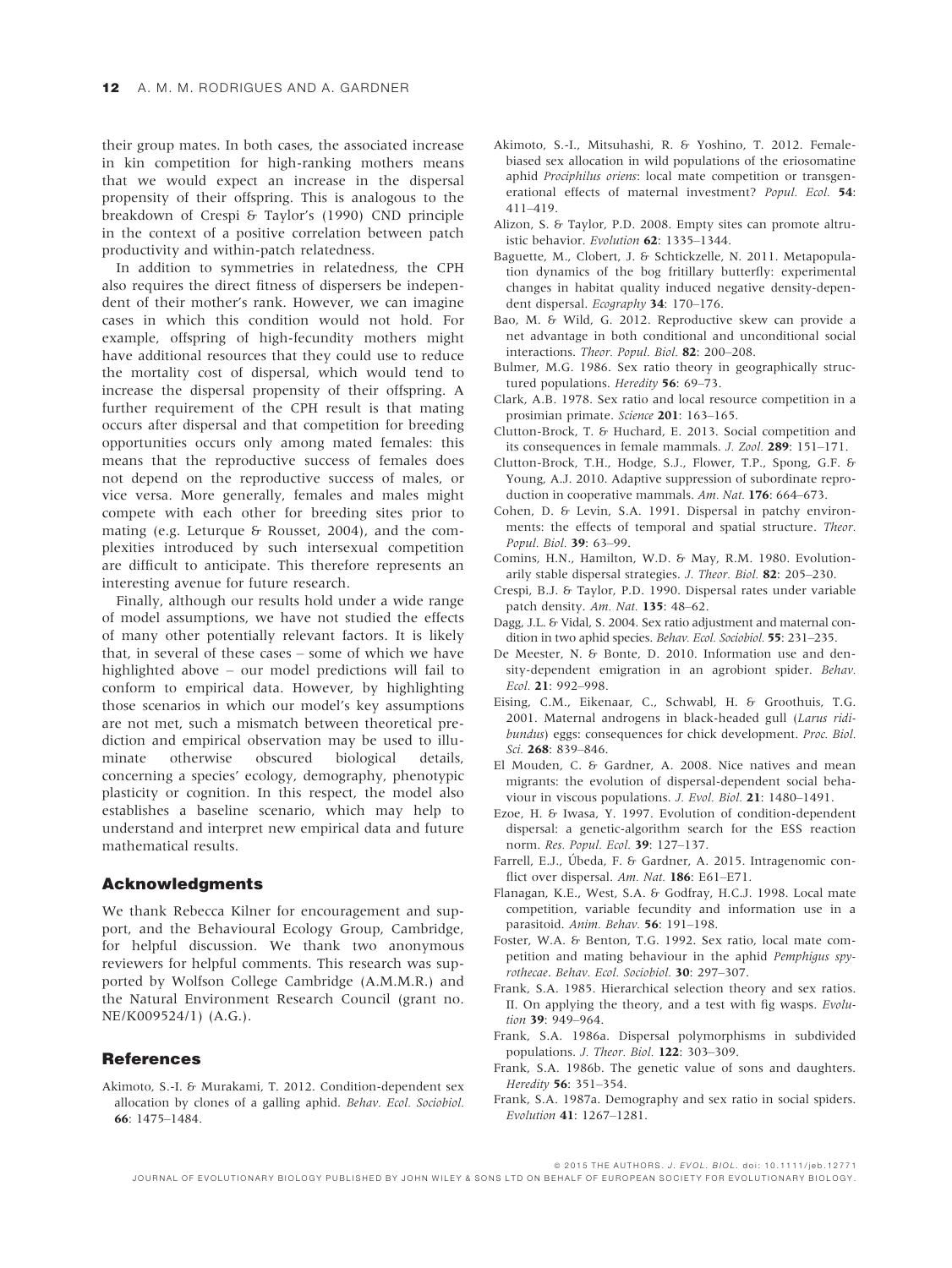- Frank, S.A. 1987b. Individual and population sex allocation patterns. Theor. Popul. Biol. 31: 47-74.
- Frank, S.A. 1987c. Variable sex ratio among colonies of ants. Behav. Ecol. Sociobiol. 20: 195–201.
- Frank, S.A. 1996. Policing and group cohesion when resources vary. Anim. Behav. 52: 1163–1169.
- Frank, S.A. 1997. Multivariate analysis of correlated selection and kin selection, with an ESS maximization method. J. Theor. Biol. 189: 307–316.
- Frank, S.A. 1998. Foundations of Social Evolution. Princeton University Press, Princeton, NJ, USA.
- Gandon, S. 1999. Kin competition, the cost of inbreeding and the evolution of dispersal. J. Theor. Biol. 200: 345–364.
- Gandon, S. & Michalakis, Y. 1999. Evolutionary stable dispersal rate in a metapopulation with extinctions and kin competition. J. Theor. Biol. 199: 275–290.
- Gardner, A. 2010. Sex-biased dispersal of adults mediates the evolution of altruism among juveniles. J. Theor. Biol. 262: 339–345.
- Gardner, A. & West, S.A. 2006. Demography, altruism, and the benefits of budding. J. Evol. Biol. 19: 1707–1716.
- Godfray, H.C.J. 1995. Evolutionary theory of parent-offspring conflict. Nature 376: 133–138.
- Grafen, A. & Archetti, M. 2008. Natural selection of altruism in inelastic viscous homogeneous populations. J. Theor. Biol. 252: 694–710.
- Gyllenberg, M. & Metz, J.A.J. 2001. On fitness in structured metapopulations. J. Math. Biol. 43: 545–560.
- Gyllenberg, M., Kisdi, E. & Utz, M. 2011a. Variability within families and the evolution of body-condition-dependent dispersal. J. Biol. Dyn. 5: 191–211.
- Gyllenberg, M., Kisdi, E. & Utz, M. 2011b. Body condition dependent dispersal in a heterogeneous environment. Theor. Popul. Biol. 79: 139–154.
- Hager, R. & Jones, C.B. 2009. Reproductive Skew in Vertebrates: Proximate and Ultimate Causes. Cambridge University Press, Cambridge, UK.
- Hamilton, W.D. 1964. The genetical evolution of social behaviour. I & II. J. Theor. Biol. 7: 1–52.
- Hamilton, W.D. 1967. Extraordinary sex ratios. A sex-ratio theory for sex linkage and inbreeding has new implications in cytogenetics and entomology. Science 156: 477–488.
- Hamilton, W.D. & May, R.M. 1977. Dispersal in stable habitats. Nature 269: 578–581.
- Hasegawa, E. & Yamaguchi, T. 1995. Population structure, local mate competition, and sex-allocation pattern in the ant Messor aciculatus. Evolution 49: 260–265.
- Hastings, A. 1983. Can spatial variation alone lead to selection for dispersal? Theor. Popul. Biol. 24: 244–251.
- Holekamp, K.E. & Smale, L. 1991. Dominance acquisition during mammalian social development: the "inheritance" of maternal rank. Am. Zool. 31: 306–317.
- Holt, R.D. 1985. Population dynamics in two-patch environments: some anomalous consequences of an optimal habitat distribution. Theor. Popul. Biol. 28: 181-208.
- Innocent, T.M., Abe, J., West, S.A. & Reece, S.E. 2010. Competition between relatives and the evolution of dispersal in a parasitoid wasp. J. Evol. Biol. 23: 1374–1385.
- Irwin, A.J. & Taylor, P.D. 2001. Evolution of altruism in stepping-stone populations with overlapping generations. Theor. Popul. Biol. 60: 315–325.
- Johnstone, R.A. 2008. Kin selection, local competition, and reproductive skew. Evolution 62: 2592–2599.
- Johnstone, R.A. & Cant, M.A. 2008. Sex differences in dispersal and the evolution of helping and harming. Am. Nat. 172: 318–330.
- Kappeler, P.M. & Fichtel, C. 2012. Female reproductive competition in Eulemur rufifrons: eviction and reproductive restraint in a plurally breeding Malagasy primate. Mol. Ecol. 21: 685–698.
- Kilner, R.M. & Hinde, C.A. 2008. Information warfare and parent-offspring conflict. Avd. Stud. Behav. 28: 283–336.
- Kisdi, E. 2004. Conditional dispersal under kin competition: extension of the Hamilton–May model to brood size-dependent dispersal. Theor. Popul. Biol. 66: 369-380.
- Kümmerli, R., Gardner, A., West, S.A. & Griffin, A.S. 2009. Limited dispersal, budding dispersal, and cooperation: an experimental study. Evolution 63: 939-949.
- Lehmann, L., Perrin, N. & Rousset, F. 2006. Population demography and the evolution of helping behaviors. Evolution 60: 1137–1151.
- Léna, J.-P., Clobert, J., de Fraipont, M., Lecomte, J. & Guyot, G. 1998. The relative influence of density and kinship on dispersal in the common lizard. Behav. Ecol. 9: 500–507.
- Leturque, H. & Rousset, F. 2002. Dispersal, kin competition, and the ideal free distribution in a spatially heterogeneous population. Theor. Popul. Biol. 62: 169–180.
- Leturque, H. & Rousset, F. 2003. Joint evolution of sex ratio and dispersal: conditions for higher dispersal rates from good habitats. Evol. Ecol. **17**: 67–84.
- Leturque, H. & Rousset, F. 2004. Intersexual competition as an explanation for sex-ratio and dispersal biases in polygynous species. Evolution 58: 2398–2408.
- Massol, F., Duputie, A., David, P. & Jarne, P. 2010. Asymmetric patch size distribution leads to disruptive selection on dispersal. Evolution 65: 490–500.
- May, R.M. & Seger, J. 1985. Sex ratios in wasps and aphids. Nature 318: 408–409.
- McPeek, M.A. & Holt, R.D. 1992. The evolution of dispersal in spatially and temporally varying environments. Am. Nat. 140: 1010–1027.
- Metz, J.A.J. & Gyllenberg, M. 2001. How should we define fitness in structured metapopulation models? Including an application to the calculation of evolutionarily stable dispersal strategies. Proc. Biol. Sci. 268: 499–508.
- Motro, U. 1983. Optimal rates of dispersal. III. Parent-offspring conflict. Theor. Popul. Biol. 23: 159-168.
- Ode, P.J. & Rissing, S.W. 2002. Resource abundance and sex allocation by queen and workers in the harvester ant, Messor pergandei. Behav. Ecol. Sociobiol. 51: 548–556.
- Ozaki, K. 1995. Intergall migration in aphids; a model and a test of ESS dispersal rate. Evol. Ecol. 9: 542-549.
- Perrin, N. & Lehmann, L. 2001. Is sociality driven by the costs of dispersal or the benefits of philopatry? A role for kin-discrimination mechanisms. Am. Nat. 158: 471–483.
- Petersen, C.W. & Fischer, E.A. 1996. Intraspecific variation in sex allocation in a simultaneous hermaphrodite: the effect of individual size. Evolution 50: 636–645.
- Poethke, H.J. & Hovestadt, T. 2002. Evolution of density- and patch-size-dependent dispersal rates. Proc. Biol. Sci. 269: 637– 645.

ª 2015 THE AUTHORS. J. EVOL. BIOL. doi: 10.1111/jeb.12771

JOURNAL OF EVOLUTIONARY BIOLOGY PUBLISHED BY JOHN WILEY & SONS LTD ON BEHALF OF EUROPEAN SOCIETY FOR EVOLUTIONARY BIOLOGY.